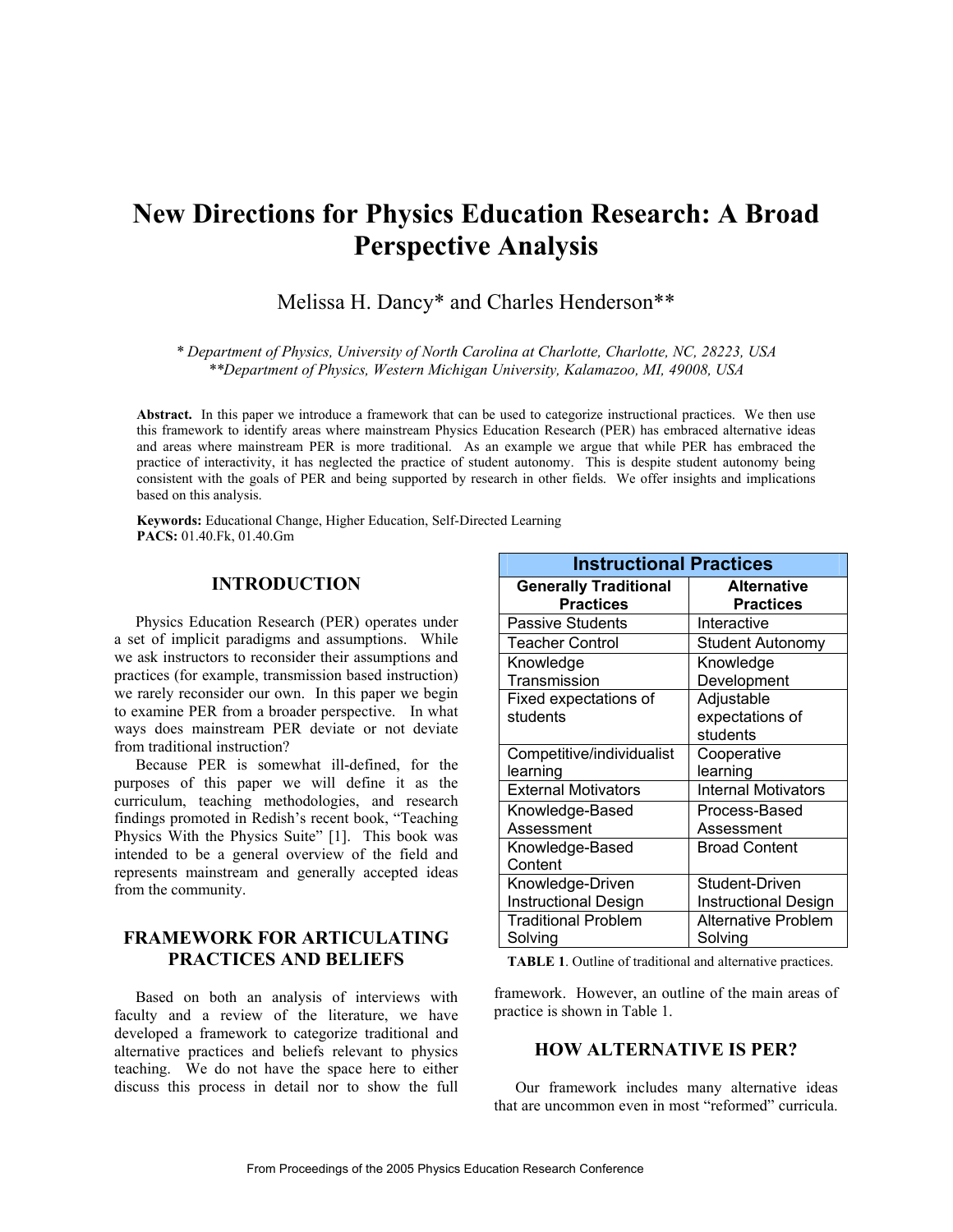It was our intention to include a wide array of research-based alternatives, not just those typically found in the reform discourse. This allows the framework to be useful not just for describing individual instructors but also for describing, the extent to which whole curricula, approaches, and even research communities, deviate from traditional practice. For example, using the framework, we can consider what kinds of reforms are strongly promoted by the PER community and what kinds of reforms are not strongly supported. This type of analysis is useful for framing the field in a broader context as well as identifying potentially productive new lines of inquiry.

In viewing PER through the framework, we find that PER embraces many of the alternative practices to some extent, but that there are alternative practices embraced only weakly. Below we comment on what we believe to be the most and least embraced practices.

#### **PER Strongly Embraces Interactivity**

An area strongly embraced by PER is the practice of interactivity (Table 2). Much of the discourse in PER shuns the traditional lecture-based approach characterized by students sitting quietly taking notes in favor of a classroom where students talk to each other, share their ideas and even engage in hands-on activities during class time. This is an area strongly embraced by researchers and curriculum developers.

Available evidence suggests interactive practice results in higher learning gains [1] and that the more alternative the practice, the greater the gain  $[1, 2]$  – see Figure 1.



**FIGURE 1.** FCI results from nine schools with varying degrees of interactivity: traditional lecture classes (TRD), lecture classes supplemented with research-based activities (RBC), and Workshop Physics classes (WP). (from ref [2], p. 12.)

## **PER Does not Embrace Student Autonomy**

The development of interactivity has proven to be a very successful and important aspect of most PER

| <b>Minimal Degree of</b><br><b>Interactivity (Passive</b><br><b>Students</b> )                                                                    | <b>Significant Degree</b><br>of Interactivity                                                                                          |
|---------------------------------------------------------------------------------------------------------------------------------------------------|----------------------------------------------------------------------------------------------------------------------------------------|
| Teacher does most of the<br>talking. Few students talk<br>(Lecture)                                                                               | Students and teacher<br>share talking. Most<br>students talk<br>(Conversation)                                                         |
| Most discourse is teacher-<br>student                                                                                                             | Significant student-<br>student discourse                                                                                              |
| Discourse focuses on<br>teacher's ideas (e.g.,<br>students ask clarifying<br>questions and teacher<br>asks rhetorical and/or<br>closed questions) | Discourse focuses on<br>students' ideas (e.g.,<br>students and teacher<br>ask and answer<br>conceptual and/or<br>open-ended questions) |
| Students primarily write<br>teacher's ideas (i.e., take<br>notes)                                                                                 | Students primarily write<br>their own ideas                                                                                            |
| Students are physically<br>passive.                                                                                                               | Students are physically<br>active (e.g., interacting<br>with equipment or<br>materials)                                                |

**TABLE 2**. Details of Interactivity Dimension.

curricula. It seems prudent, then to ask what alternative practices the PER community has not embraced? Are there other changes in practice that offer the potential of better reaching goals we have for our students?

If we consider this question through the framework, we find that the least embraced practice is student autonomy (See Table 3). Along this dimension, PER has not strayed far from traditional practices. In fact, PER is sometimes more "traditional" than traditional instruction because PERbased curricula often remove autonomy over the learning process by strongly directing student behavior. In fact, one of the complaints that some physics faculty have about PER-based curricula is that they attempt to force students to engage in particular learning activities. [3] Faculty voiced concerns about forcing students to interact with each other, enforcing the use of a specific problem solving framework, or calling on students in class. For example one of the instructors we interviewed [4] stated that he did not require peer to peer interaction as it limits student autonomy. *"That is my observation over many years of teaching, yes. That if I try to do it the other way, I think they think they are being forced to do something they don't want to do… I think the different kinds of students want to do things in different ways."* (Terry)

#### **Should PER Support Student Autonomy?**

There is, of course, nothing wrong with being on the traditional side of practice. After all, our goal is to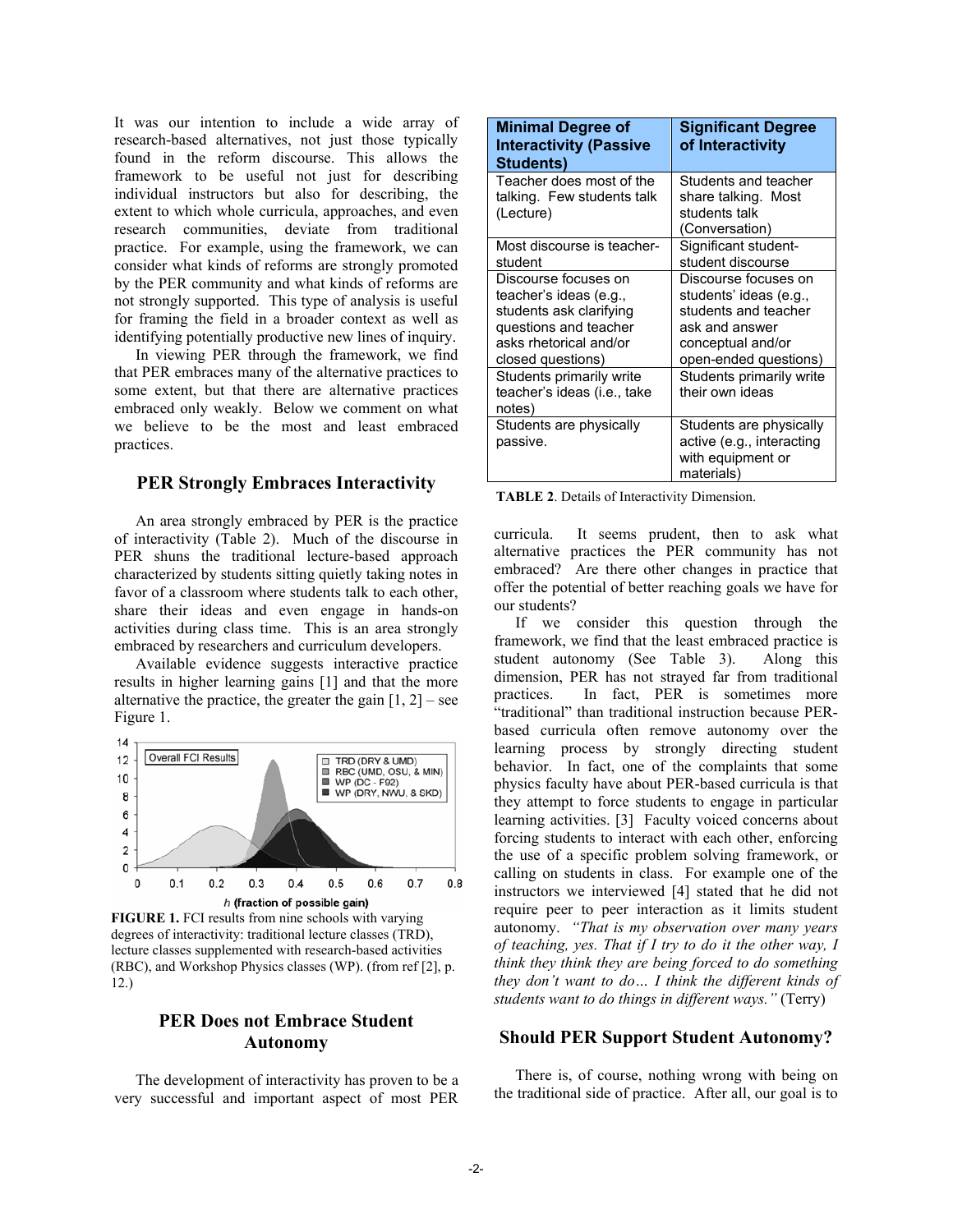improve student learning, not to be as alternative as possible. However, the extent to which practice is traditional or alternative should be an intentional choice. It is worth asking the question, are the goals of PER better supported by control or autonomy?

Consider the goal of helping students become independent learners and thinkers who have the ability and confidence to critically examine ideas. For example, Redish [1, p. 7] states that *"The task of the physics teacher today is to figure out how to help a much larger fraction of the population understand how the world works, how to think logically, and how to evaluate science. This is doubly important in democratic countries where a significant fraction of the adult population is involved in [making decisions]."* Students are not going to develop the ability or confidence to think for themselves if they are not given the opportunity. If we are always telling them what and how they should learn and behave, then we can not expect them to one day be a proactive democratic citizen. Autonomy is more consistent with this goal. In contrast, control is more consistent with the goals of encouraging respect for authority and teaching discipline. If the goal is to teach students to accept expert opinion without question, then it makes sense to have the teacher make decisions that the students are expected to respect. The goals of PER are more consistent with autonomy than control. As Karplus [5] stated "*"Students get a sense of control and responsibility [when given autonomy] that will encourage them to take more intellectual initiative in their studies and investigations in the future."* 

Certainly many physics faculty and researchers have written about their dislike of having to exert so much control over students in order to get them to learn. A recent article by physicist Singham [6], for example, describes the coercive nature of the modern syllabus describing how he built up a very *"comprehensive, detailed, and authoritarian"* syllabus over the years. Initially he was happy because students were behaving as directed. However, he realized that this was limited to very specific things and that it was actually counter productive to his larger goals. He concludes that authority is not able to *"make students care about the work, be creative and original, be considerate of others, or write and speak well."* 

Although the goals of PER are generally consistent with autonomy, certain beliefs pull curriculum toward control. For example, a common belief is that students cannot effectively learn physics content without lots of direction. *"Well they actually can't do it, the openended things completely overwhelm these students."* (Interviewee) There is also the belief that students must be forced to learn, *"If you want students to learn something, you have to test them on it."* [1, p.75] In

| <b>Teacher Control</b>    | <b>Student Autonomy</b>    |
|---------------------------|----------------------------|
| (Teacher makes all        | (Students have input in    |
| instructional decisions)  | instructional decisions)   |
| Teacher decides on        | Students influence content |
| content and depth of      | and depth of course (e.g., |
| course                    | individual projects,       |
|                           | changes based on           |
|                           | questions/interests of     |
|                           | students)                  |
| Teacher decides how       | Students decide what they  |
| class time will be spent  | will do in class (e.g.,    |
| (e.g., lecturing or other | student designed-          |
| highly structured         | activities/labs, centers)  |
| activities/labs)          |                            |
| Teacher decides when      | Students have choice over  |
| and how students will     | types and/or timing of     |
| be assessed.              | assessment.                |
| Teacher decides what      | Community knowledge is     |
| knowledge is valued       | valued (e.g., students     |
| (e.g., students           | develop own language to    |
| expected to learn and     | discuss ideas, students    |
| use physicists' terms,    | share experiences and      |
| definitions,              | perspectives with goal of  |
| conventions, etc.)        | learning from one-another) |
| Class structure           | Student have choice in     |
| decided by teacher        | class structure (e.g.,     |
| and/or school (e.g.,      | flexible room arrangement, |
| bolted down               | independent study          |
| chairs/tables, length of  | courses)                   |
| class/semester, class     |                            |
| size, etc.)               |                            |

addition, a modernist view of knowledge, that knowledge is absolute, lends itself to control. *"But the students I don't think [should] decide what they need to learn and at what pace, because one, they don't know what they need to know."* (Interviewee). In contrast the postmodern view of knowledge, that knowledge is socially constructed and dynamic is more consistent with both constructivism and autonomy.

However, just as there is research-based evidence that increasing the amount of interactivity increases learning, there is also research-based evidence that not only can students effectively learn when given freedom, but that their learning is improved. Research [7] indicates that when given choices students work faster, produce higher quality work, remember tasks better, are willing to work for longer periods, take greater pride in their work, are more creative, are more motivated, perform better on standardized tests, and improve their reasoning skills. In addition, there are a handful of schools that operate primarily around selfdirected learning, such as Sudbury Valley, a school with no academic requirements. From a follow-up study of the graduates of Sudbury, Gray [8] reports that graduates "*have had no apparent difficulty being admitted to or adjusting to the demands of traditional*